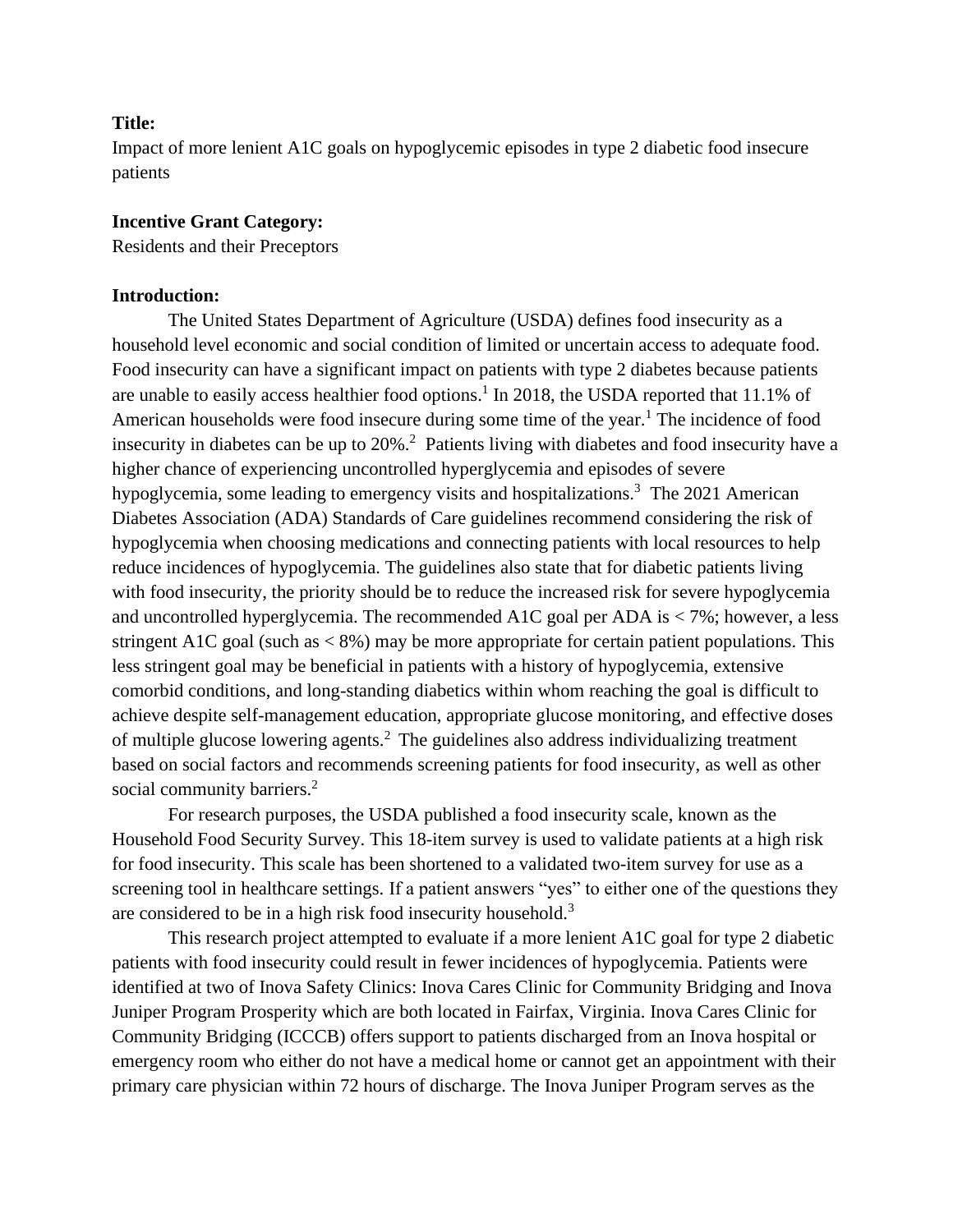largest provider of HIV/AIDS care in Northern Virginia. Both clinics are designed to support medically vulnerable populations who require intense chronic care follow-up. The clinics staff includes any of the following health care professionals: hospitalists, nurse practitioners, nurses, case managers, and clinical pharmacists.

# **Objectives:**

The objectives of this study were: 1) Identify type 2 diabetic patients at risk for food insecurity within Inova Safety Clinics, 2) identify type 2 diabetic patients with food insecurity and a history of multiple hypoglycemic episodes or severe hypoglycemia, and 3) determine if adjustment in A1C goals in type 2 diabetic food insecure patients will result in fewer episodes of hypoglycemia.

#### **Methods:**

The methods for this research project had to be adjusted due to staffing changes at the ICCCB during the study. Prior to the start of the study, all providers at the clinic were sent information concerning the study and verbally consented to participate.

As of March 2021, the clinical pharmacist resigned from the ICCCB clinic resulting in the clinic no longer having a clinical pharmacist. However, the Inova Juniper Program Prosperity site maintained a clinical pharmacist. To maintain consistency, both sites followed the same recruitment as outlined below.

## **Study population and Respondent Recruitment**

A chart review was completed in Epic®, an electronic health record system, by the pharmacy resident each day to identify patients who were visiting the clinic for diabetic needs. A clinical message identifying eligible patients was sent to providers that included the patients' medical record number, time of visit, and food insecurity survey questions for the provider to ask in the upcoming appointment.

A similar process was used to identify hypoglycemic patients. Once a patient was identified as positive for food insecurity, a chart review was conducted to determine if they met hypoglycemic eligibility criteria: self-monitoring or plasma blood glucose < 70 mg/dL or a severe hypoglycemia episode, defined as severe cognitive impairment requiring external assistance for recovery,  $2$  in the last six months. If a patient was found to be food insecure and had a history of hypoglycemia, a clinical message was sent to the provider about potentially including the patient in the study.

## **Study Design:**

Patients were screened for food insecurity during their appointment at either ICCCB or Inova Juniper Program in Fairfax, VA. Patients were screened utilizing the first two questions from the U.S Household Food Security survey (Table 1) to determine if they qualified as food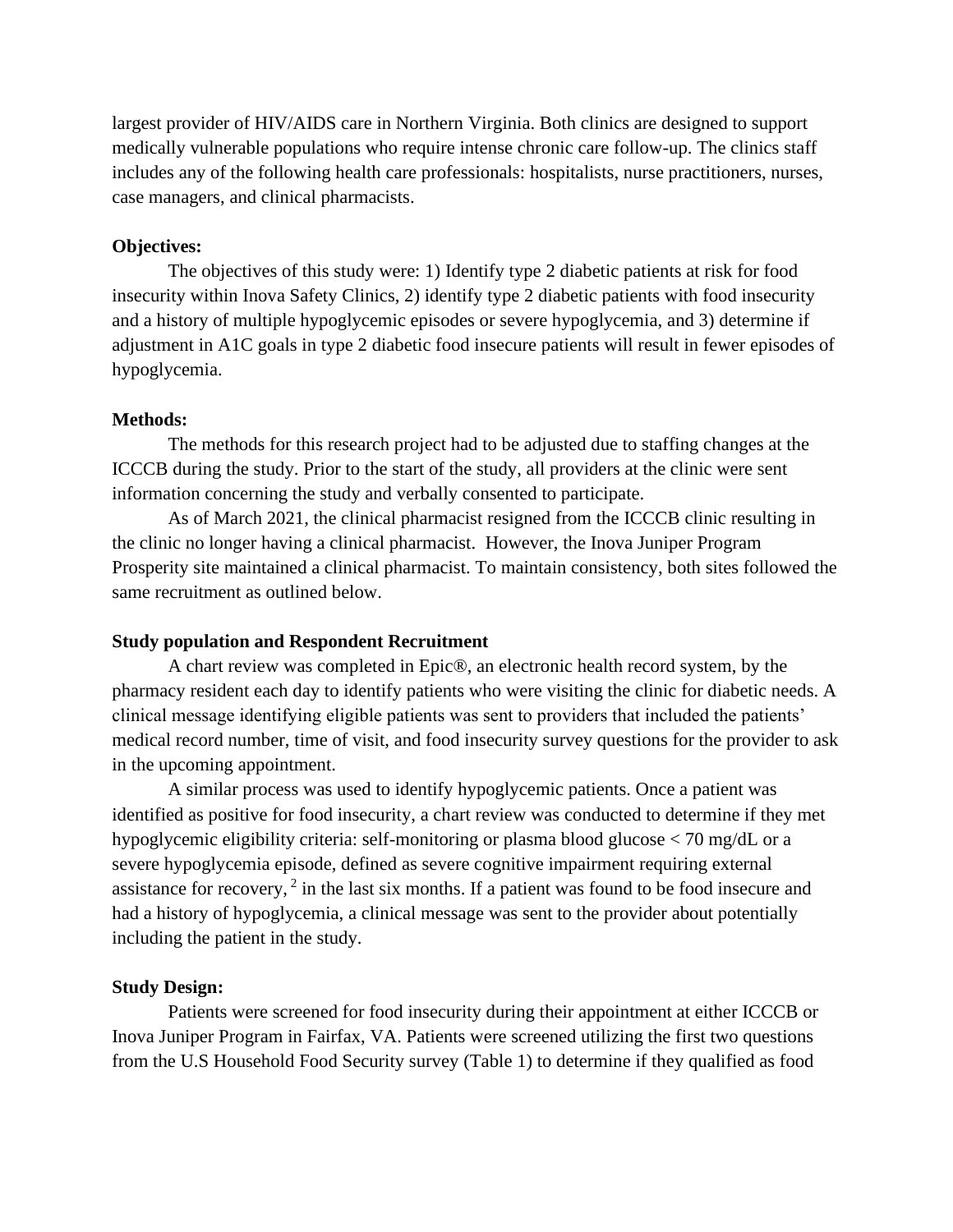insecure. Patients were considered positive for food insecurity if they answered "sometimes true" or "often true" for either question.

Providers utilized the information provided regarding food insecurity status and hypoglycemia history to manage the patient's diabetes therapy. Patients were given a more lenient A1C goal by increasing their current goal by 0.5% with a maximum goal of 8.5% for any given patient. Following this initial visit, chart reviews were completed for the remainder of the patients' enrollment in the study. The chart review assessed for hospitalizations for hypoglycemia and documented blood glucose readings after seeing the provider.

# **Data collection:**

The study received IRB approval from Inova Health Systems outside contractor, Western Institutional Review Board (WIRB). The initiation of the study was delayed due to the reorganization of the IRB approval process. Data collection included in this report was collected from April 2021 - May 2021.

Early in the study, providers would share the food insecurity results with the pharmacy resident. As the study progressed, the medical director and pharmacy resident worked to create a dot phrase in Epic®, "itsfoodinsecurity." A dot phrase in Epic® is a saved template of text used to write notes during patient visits. This specific dot phrase included the two food insecurity questions which offered the providers an easy and consistent way to access the survey and document in the patients' charts.

## **Data analysis:**

Statistical analysis was performed by an outside statistician with de-identified data. All analyses were performed using SAS® with statistical significance assumed for  $p \le 0.05$ , twotailed. Group comparisons were established with Fisher's Exact test or Wilcoxon Rank-sum test.

# **Results:**

Sixteen patients were screened and a total of fifteen patients completed the abbreviated U.S. Household Food Security survey. Out of these fifteen patients, three met the criteria for documented history of hypoglycemia.

Nine of the fifteen patients (60%) surveyed were found to be positive for food insecurity. The average age for these patients in both groups were between  $46 - 50$  years old and the average most recent hemoglobin A1C documented was approximately 11%. There were slightly more males who tested positive for food insecurity and those with hispanic/latinio ethnicity had the highest percentage of food insecure patients. A further breakdown of the specific characteristics of the food insecure patients is found in Table 2.

There were a total of three patients identified by chart review who had a documented history of hypoglycemia. Of those three patients, two tested for food insecurity and enrolled into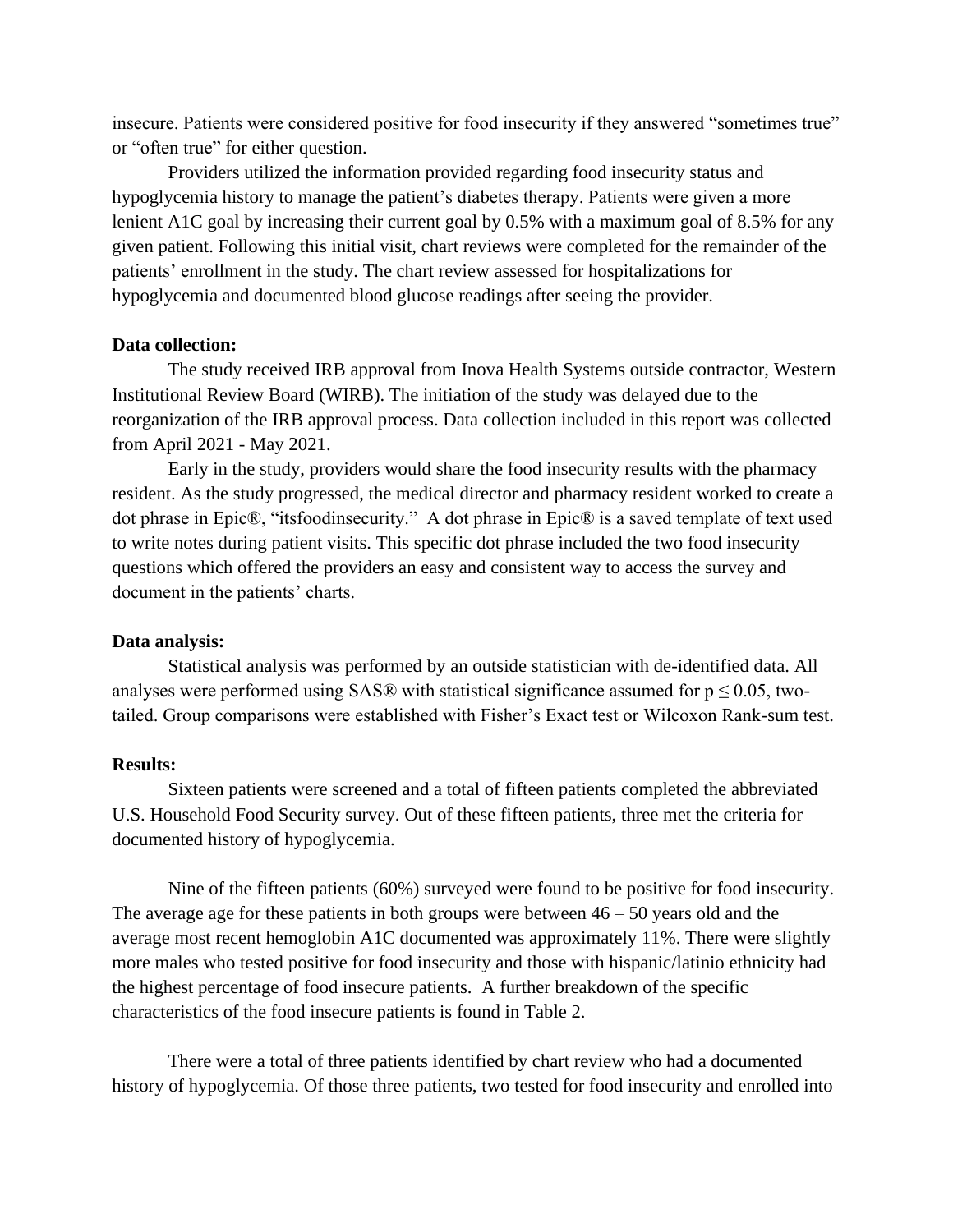the study per the provider. The first patient was a 58 year old Caucasian male with a documented history of blood glucose < 70 mg/dL; the specific blood glucose value was not documented. Prior to the enrollment in the study, this patient had an A1C of 12.1 and his medications included insulin NPH 70/30 10 U twice daily and metformin 1,000 mg twice daily. At first, his medications were not adjusted because he had one documented episode of hypoglycemia. However, after reporting another episode of hypoglycemia at his follow up visit 2 weeks later, the insulin was discontinued and he was initiated on glipizide 2.5 mg daily with the intention of titrating up based on blood glucose readings. His A1C goal started as <7% and was adjusted to <7.5%. This patient has not had reported signs and symptoms of hypoglycemia or had a blood glucose reading < 70 mg/dL since the medication adjustments.

The second patient was a 63 year old Hispanic male with documented signs and symptoms of hypoglycemia: shakiness, dizziness, and polyphagia. He presented to his first appointment with these symptoms and they resolved within 15 minutes after receiving apple juice. The patient stated "he has no money for food right now" and reported eating mainly fruit and occasionally bread with meat. At the initial visit, he was taking metformin 1,000 mg twice daily, glipizide 10 mg twice daily and Bydureon (exenatide extended release) 0.2 mg weekly. The patient's A1c goal was  $\lt 7\%$  and subsequently was increased to  $\lt 7.5\%$ . Since this patient was enrolled later in the study period, he has only had one follow up, in which he reported less frequent symptoms of hypoglycemia and his blood glucose log contains no blood glucose readings < 70 mg/dL . He has been provided resources to assist with his food insecurity.

#### **Discussion:**

The results from the food insecurity survey suggest that the Inova Safety Clinics provides care to patients facing issues with food insecurity. The last calculated percentage for food insecure patients in Virginia was  $22.5\%$ <sup>5</sup> as of April 2020. The percentage of surveyed patients who were identified as having food insecurity was 60%, which is much higher than the state's average. However, this number may be higher than the average because of our small sample size and our study specifically focused on clinics made to serve underrepresented populations. Additionally, these results are consistent with the current food insecurity numbers presented by Fairfax County which is where the clinic is located. According to the Fairfax County website, although it has an overall low food insecurity-rate, the county is home to the highest number of food insecure patients in the state (approximately 58,000 residents).<sup>6</sup> This research project allowed the clinic to identify potential barriers to their patients' diabetes care and assess if food insecurity surveys should be continued long term to identify this vulnerable population.

We were only able to capture three patients with documented history of hypoglycemia during the course of this research project. Despite the history of hypoglycemia, the average hemoglobin A1C for patients who tested positive for food insecurity was around 11% (Table 2). As mentioned in the introduction, research has shown that patients with food insecurity are at an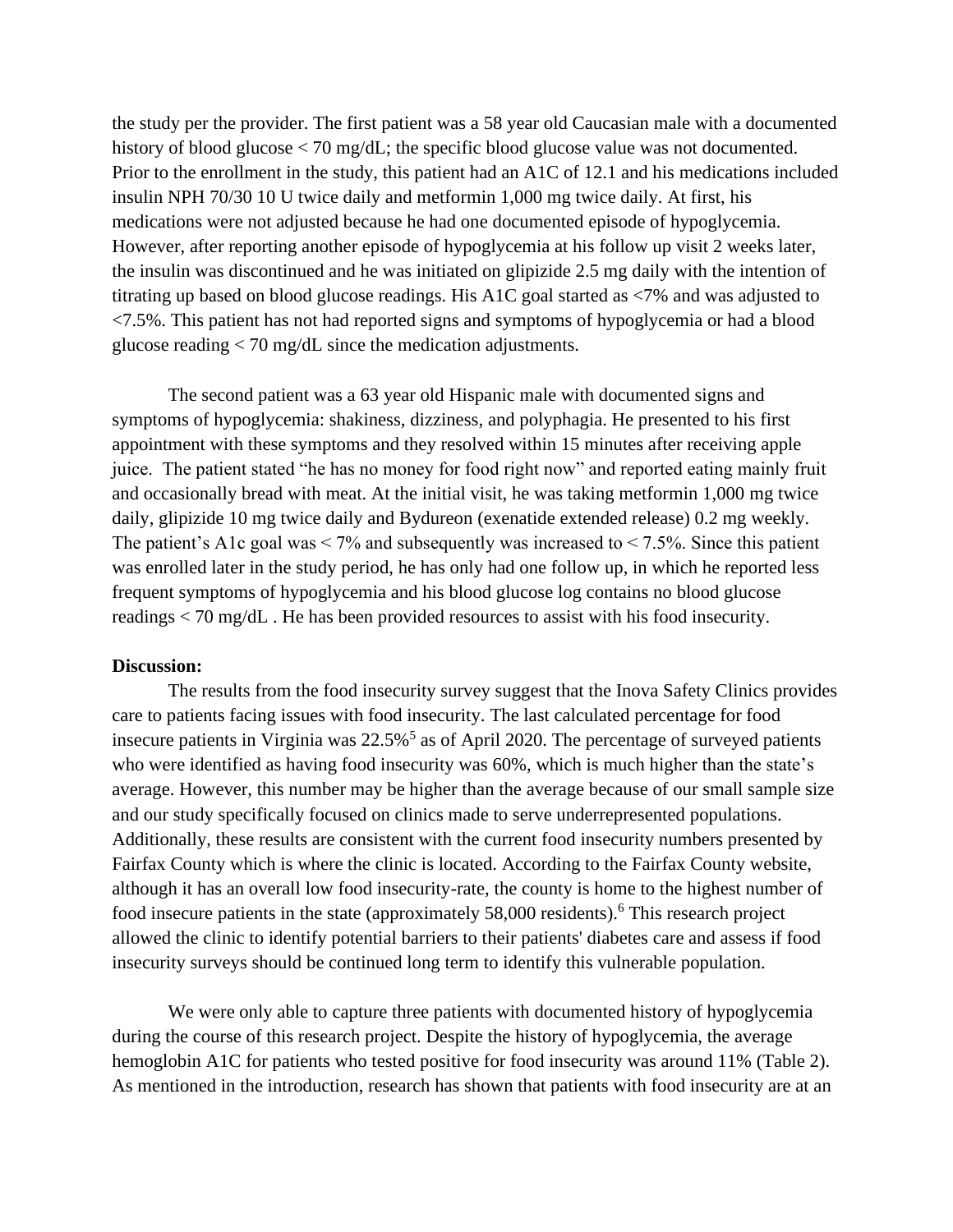increased risk of uncontrolled hyperglycemia or severe hypoglycemia, but there are no studies demonstrating if a patient is at a higher risk of one compared to the other. In our study, it appears more patients had severe hyperglycemia. This finding could be specific to our geographic location or patient population, or may suggest that food insecurity places patients at a higher risk of hyperglycemia compared to hypoglycemia. Further research with large sample sizes could give clinicians a better idea of how to properly manage patients with food insecurity.

The two hypoglycemic patients who had interventions based on their positive food insecurity screening both had fewer episodes of reported hypoglycemia at later visits. This may suggest that increasing a patient's hemoglobin A1C goal may result in less episodes of hypoglycemia; however, a larger study would need to be conducted to come to this conclusion. Also, due to the short data collection period, we were not able to reassess the patients' hemoglobin A1C after 3 months. This follow up A1C would allow us to determine if a patient's diabetes was still relatively controlled despite having more lenient management.

This study had the following limitations. The biggest limitation was the absence of a clinical pharmacist at ICCCB during the course of this research. This made it difficult to recruit and manage the participants' diabetes. Although providers were messaged a daily list of patients to give the survey to, many times the providers would forget. The research team discussed giving paper surveys to patients prior to their visit; however, this idea was declined by the clinic staff. Another downside to not having a clinical pharmacist was any recommendations for adjustments had to be approved by the provider versus a clinical pharmacist making the adjustments based on a collaborative practice agreement. Additionally, the clinic's high no-show rate served as a limitation. There were several days that a large number of patients would be identified for potential inclusion in the study and only half of those patients came to their appointment. Lastly, another major limitation was the short duration of the study. Unfortunately due to delays in the IRB approval process, the originally planned six month study was condensed into a one and a half month study. This not only limited enrollment of patients, but also we were not able to see the full benefit of interventions made based on the study's protocol.

# **Conclusion:**

Due to the small sample size of hypoglycemic patients, it is hard to make a conclusion about whether adjusting their A1C goal will result in fewer episodes of hypoglycemia. Further research should be conducted to see the full emphasis of adjusting A1C goals. However, food insecure patients were identified during this research project by utilizing the Household Food Security survey. This suggests that adding this survey to the ICCCB and Inova Juniper Program workflow could assist in identifying diabetic patients with food insecurity, regardless of if they're experiencing hypo- or hyperglycemia.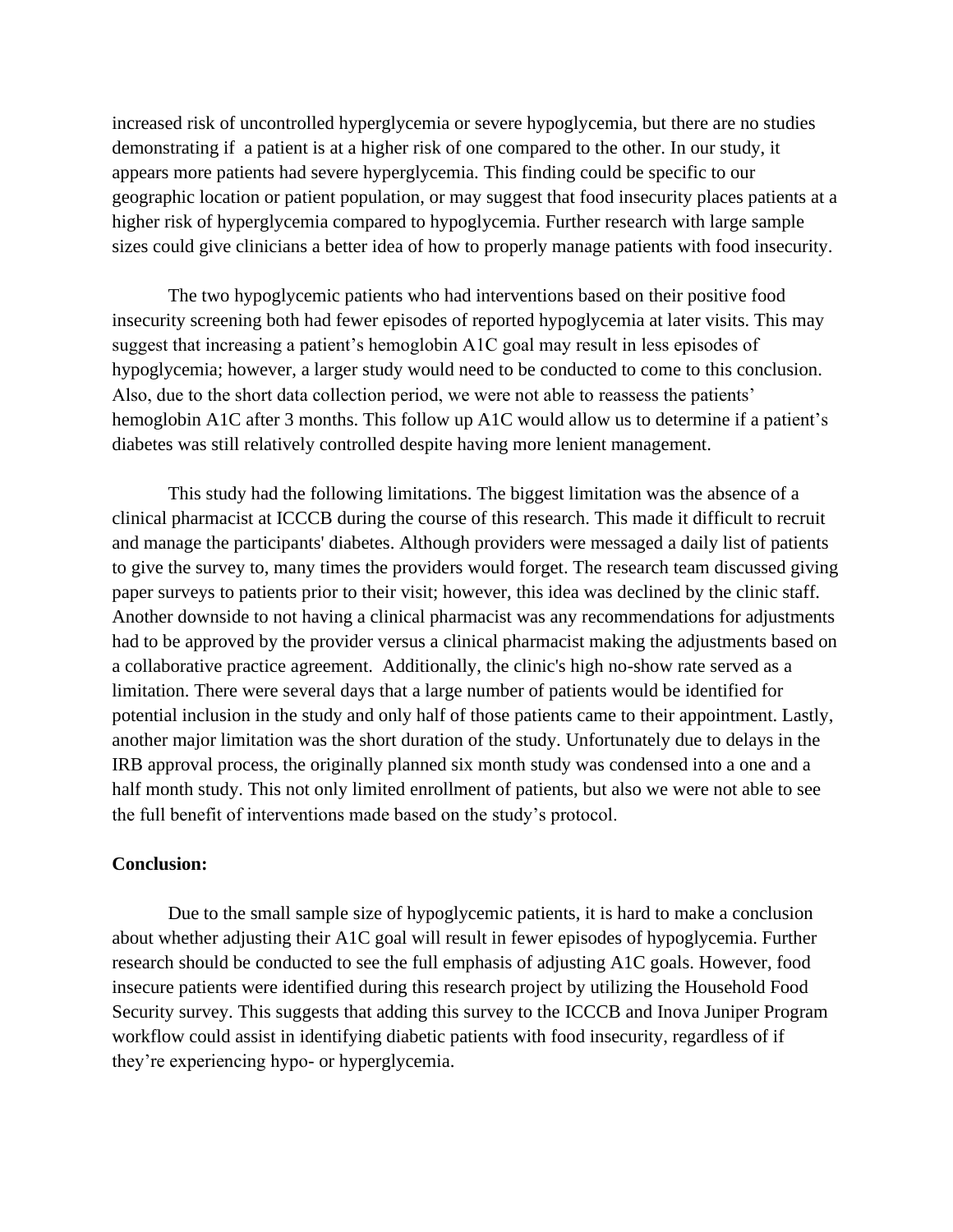# **Evaluation Strategy:**

This research project was reviewed by the Institutional Review Boards of INOVA Health Systems and the WIRB. The research progress was evaluated on a weekly basis by the postgraduate year two (PGY2) ambulatory care resident, two residency research preceptors, and the PGY2 ambulatory care residency director. Participants were enrolled based on their responses to the food insecurity survey.

# Maya Edmond, PharmD - Resident and Primary Investigator

Qualifications: Dr. Edmond is a PGY2 Ambulatory Care resident with INOVA Health Care Systems. She completed a PGY1 Pharmacy residency at MedStar Union Memorial Hospital, where she completed an IRB-approved research project and presented her results in person and virtually to hospital pharmacists and staff as well as an additional conference. Role: Dr. Edmond will serve as the primary investigator. She will be responsible for submitting IRB approval to both INOVA Health Systems and Shenandoah University. She is also responsible for executing the project, which includes but is not limited to, assuring the clinic and patients have needed tools/materials, collecting and interpreting data, and presenting research findings.

# Erin N. Adams, PharmD, BCACP - Research Preceptor

Qualifications: Dr. Adams is an Associate Professor and Vice-Chair of the Department of Pharmacy Practice at Shenandoah University. In her role, she mentors and works with faculty in developing their teaching, clinical services and research and scholarship. She has completed a PGY-1 Residency focused in ambulatory care. She has also served as an ambulatory care clinical pharmacist at Fairfax Family Practice where she has provided care to patients for a variety of conditions, including diabetes. She has been active in training student pharmacists to be advocates for patients for affordable healthcare.

Role: Dr. Adams will commit 10% of her work week to assist the primary investigator. She will help address related questions and concerns from patients and providers. Dr. Adams will also assist w/ project decisions, analyzing results and dissemination of the results.

# Dr. Caitlin Prather, PharmD, AAHIVP, TTS - Research Preceptor

Qualifications: Dr. Prather is a clinical pharmacist and preceptor to pharmacy residents and students in Inova Prosperity Clinic. One of her clinical focuses is managing diabetes in patients with HIV and educating patients on their disease, adjusting medications, and following up with outcomes.

Role: Dr. Prather will commit 10% of her work week to assist the primary investigator. She will help address related questions and concerns from patients and providers. Dr. Prather will also assist with project decisions, analyzing results, and dissemination of the results.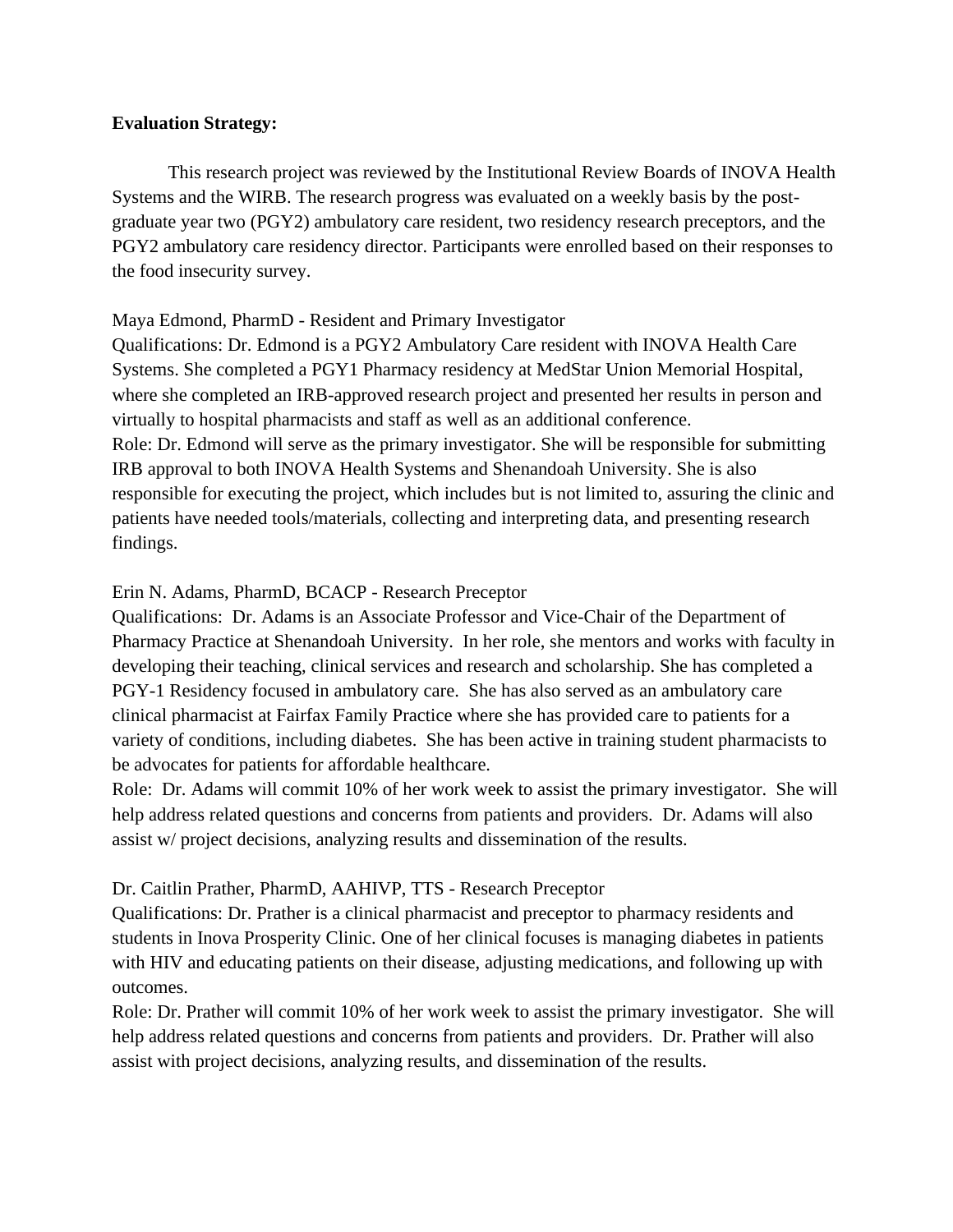Dr. Jonathan Puhl, PharmD - PGY-2 Ambulatory Care Residency Director Qualifications: Dr. Puhl is the Ambulatory Care Pharmacy Manager at INOVA Fairfax Hospital in Fairfax, VA. He also serves as the PGY2 Ambulatory Care Residency Program director. Role: Dr. Puhl will oversee the execution of the project. He will help address related questions related to the administration behind this research project.

Dr. Whitney Zentgraf initially signed on as the clinical pharmacist at the Inova Cares Clinic for Community Bridging (formally known as the Inova Transitional Clinic) but left prior to initiating the study. She was removed from the study protocol and replaced by Dr. Prather.

# **Grant Funding Used for the Following Purposes:**

I would like to thank the American Pharmacists Association for providing our research team with grant funding through the Incentive Grant for residents. With this money, we were able to purchase Reli-on Premier Classic and Prime glucometers as well as accompanying test strips and lancets for patients at Inova Safety Clinics. Funding was also used to help compensate our outside statistician.